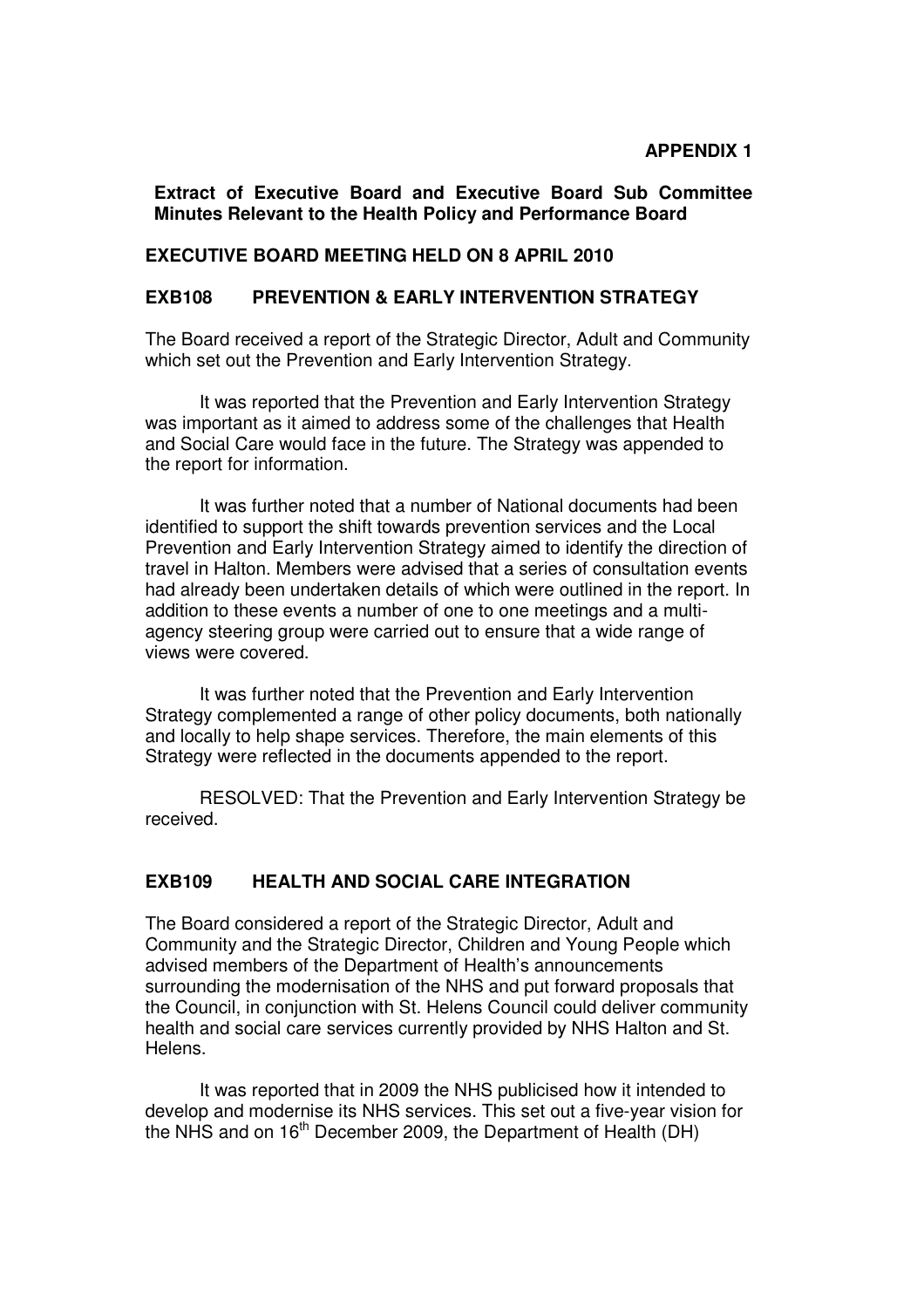published the "NHS Operational Framework" guidance for PCTs which described the National priorities, system requirements and a timetable for delivery. The five National key priorities were set out in the report.

 It was reported that DH had identified a number of "vital signs" that was a range of system leavers and enablers as well as mechanisms to ensure delivery of National priorities. This had been produced in a tiered approach which was detailed in the report for information.

 The DH had also outlined their approach to workforce described their reforms for commissioning and provided details of how this would be achieved.

 The process to partner and options was detailed in the report in that the Strategic Health Authority and DH had issued some broad guidelines for PCTs to adopt when considering partner arrangements and contact management. In addition, the PCT had produced detailed guidance on the selection criteria and processes and invited organisations to bid for their services.

 It was further reported that after preliminary discussions with the Council and with St. Helens, three options were possible and were detailed in the report for information. The report outlined that Option 2 appeared the most viable as it presented less risk, could yield greater efficiency and, if delivered effectively, could provide a greater range of health improvements within the Borough.

 Members were advised that initial expressions of interest had been invited by the PCT, and the Council recently presented proposals to the PCT outlining the benefits of Option 2. The PCT had now invited the Council to develop a full specification for the delivery of:

- Services for Children and Families (excluding Midwifery)
- Health and Well Being Services
- Rehabilitation and Long Term Neurological Services

RESOLVED: That the Executive Board

- 1) note the current position report;
- 2) agree to pursue Option 2 to a worked up specification ; and

that a more detailed and comprehensive report be submitted to a future Executive Board for approval

## **EXB110 REVISED BLUE BADGE POLICY, PROCEDURE AND PRACTICE**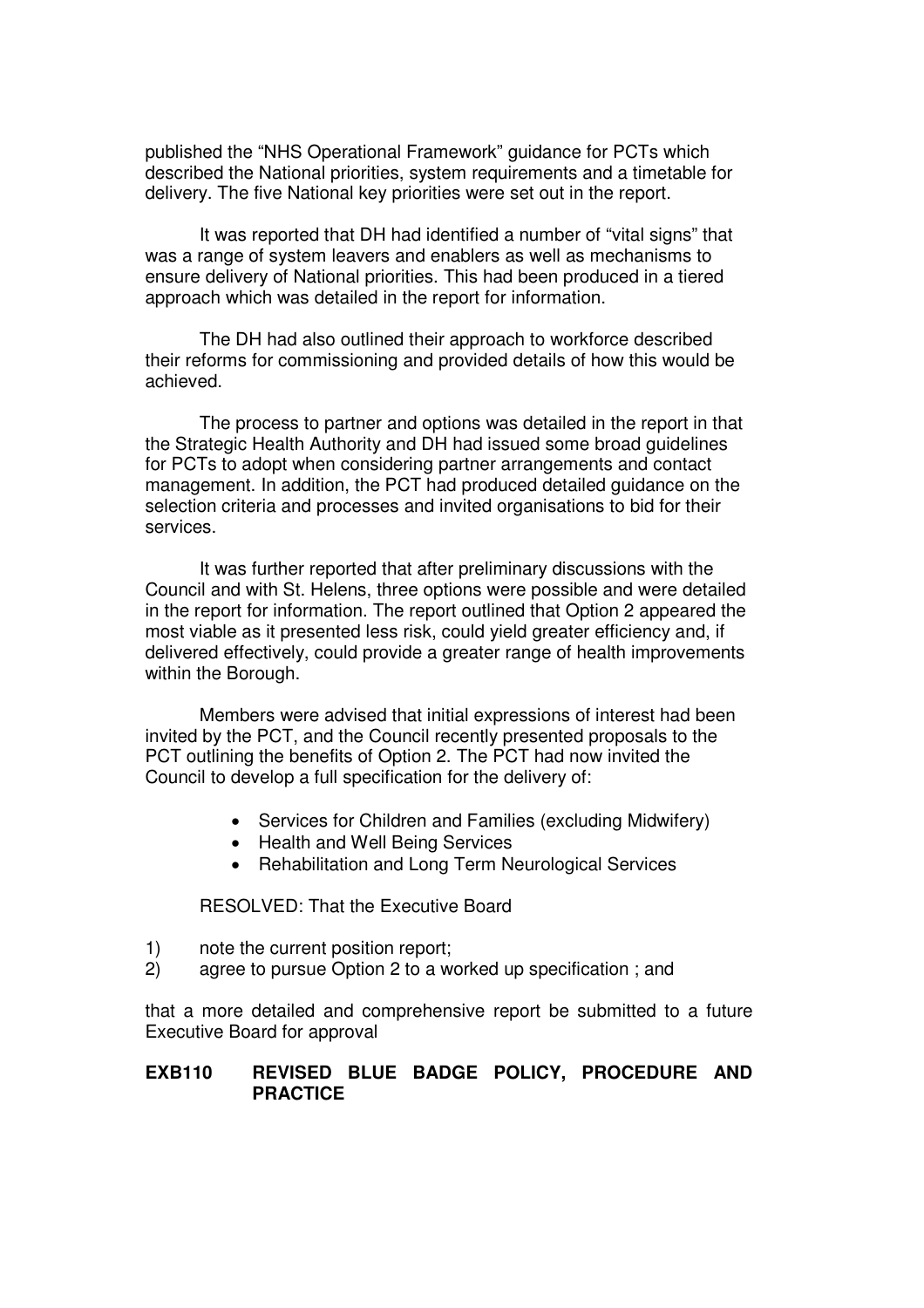The Board received a report of the Strategic Director, Adults and Community which set out the revised Blue Badge Policy, Procedure and Practice document.

 It was reported that the review of the Blue Badge Policy Procedure and Practice had been carried out in conjunction with Direct Link and the Contact Centre who were responsible for administering the Scheme on behalf of the Directorate.

 The Scheme provided a national arrangement of parking concessions to some people with disabilities who travelled either as drivers or passengers. It was noted the Scheme allowed badge holders to park close to their destination without charge or time limit in the on-street parking environment and for up to three hours on yellow lines, unless a loading ban was in place.

 Members were advised that in January 2008 the Department for Transport (DfT) published the current Guidance for Local Authorities on the Blue Badge Scheme and the Guidance intended to promoted assessment and enforcement of the Scheme in order to promote consistency and prevent fraud and abuse.

 The reasons for reviewing the Blue Badge Policy Procedure and Practice were outlined in the report in addition to details of the main changes.

 Appended to the report for information was a comprehensive Blue Badge Scheme Policy Procedure and Practice.

 RESOVLED: That the revised Blue Badge Policy, Procedure and Practice at Appendix 1 to the report be endorsed.

#### **EXECUTIVE BOARD MEETING HELD ON 1 APRIL 2010**

#### **EXB20 TELECARE STRATEGY 2010 - 2015- KEY DECISION**

The Board received a report of the Strategic Director, Adults and Community on the Telecare Strategy 2010-2015.

 Members were advised that the Griffiths report into community care in 1988, placed a strong emphasis on the importance of establishing services to help people live in their own homes and retain independence, dignity and choice with an emphasis on early intervention. A number of policy documents had reinforced this approach and the use of technology had proven increasingly effective in maintaining people's independence without the need for intrusive costly care.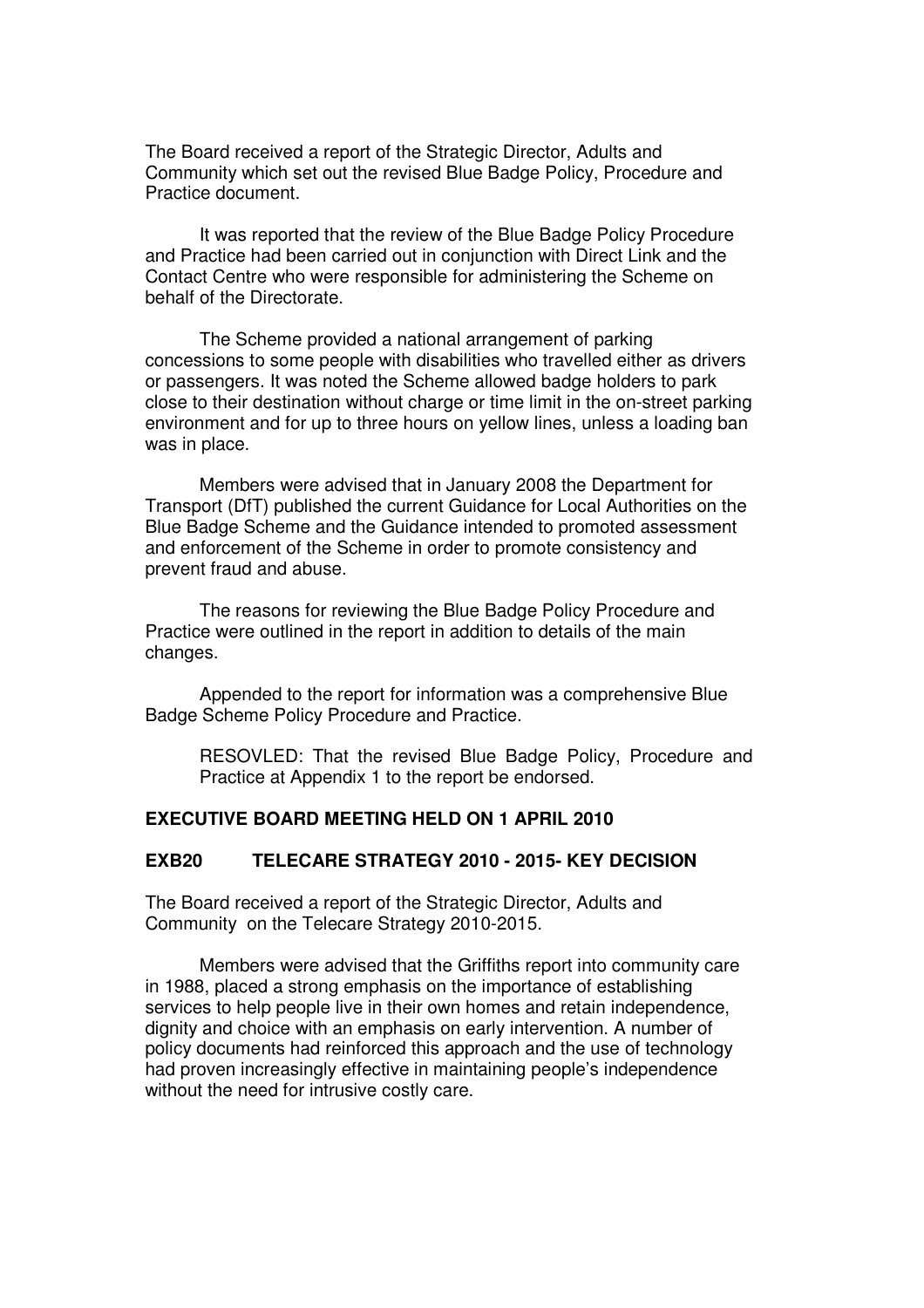Attached to the report was the Telecare Service Evaluation document. Telecare had been operating successfully in Halton for over three years and had helped to improve people's independence and confidence by allowing them to remain at home longer. The lifeline service was provided to 1765 people and 70 people received a service using environmental telecare sensors. The aim was to increase this service using environmental sensors to an additional 283 people.

# RESOLVED: That

- 1) the Strategy and Implementation Plan be approved; and
- 2) the establishment of a dedicated telecare team be approved.

## **EXECUTIVE BOARD MEETING HELD ON 15 JULY 2010**

### **EXB25 SAFER MANUAL HANDLING POLICY & PROCEDURES**

The Board considered a report of the Strategic Director – Adults and Community which presented the revised Safer Manual Handling Policy, Procedure and Practice document for endorsement.

 The Board was advised that The Safer Handling Policy Procedures and Practice document had been originally developed in partnership with representatives from Halton and St Helens Primary Care Trust and closely mirrored the current PCT Safer Handling Policy prepared in 2007 and the Council's policies developed in 2005.

 The Board was further advised that the reason for reviewing Halton's policy, procedures and practice was:-

- To update Halton's policy, procedures and practice in line with that of partner organisations, to reflect developments in guidance and in preparation for the development of an integrated service;
- There are increasing numbers of service users with complex disabilities being supported at home by domiciliary care services, family carers and personal assistants and use of complex equipment requiring regular review; and
- To update procedural arrangements covering risk assessments and reviews, training and the role and responsibilities of Manual Handling Advisors acknowledging the complexity of social care and health service provision.

 RESOLVED: That the Safer Manual Handling Policy, Procedures and Practice document be endorsed.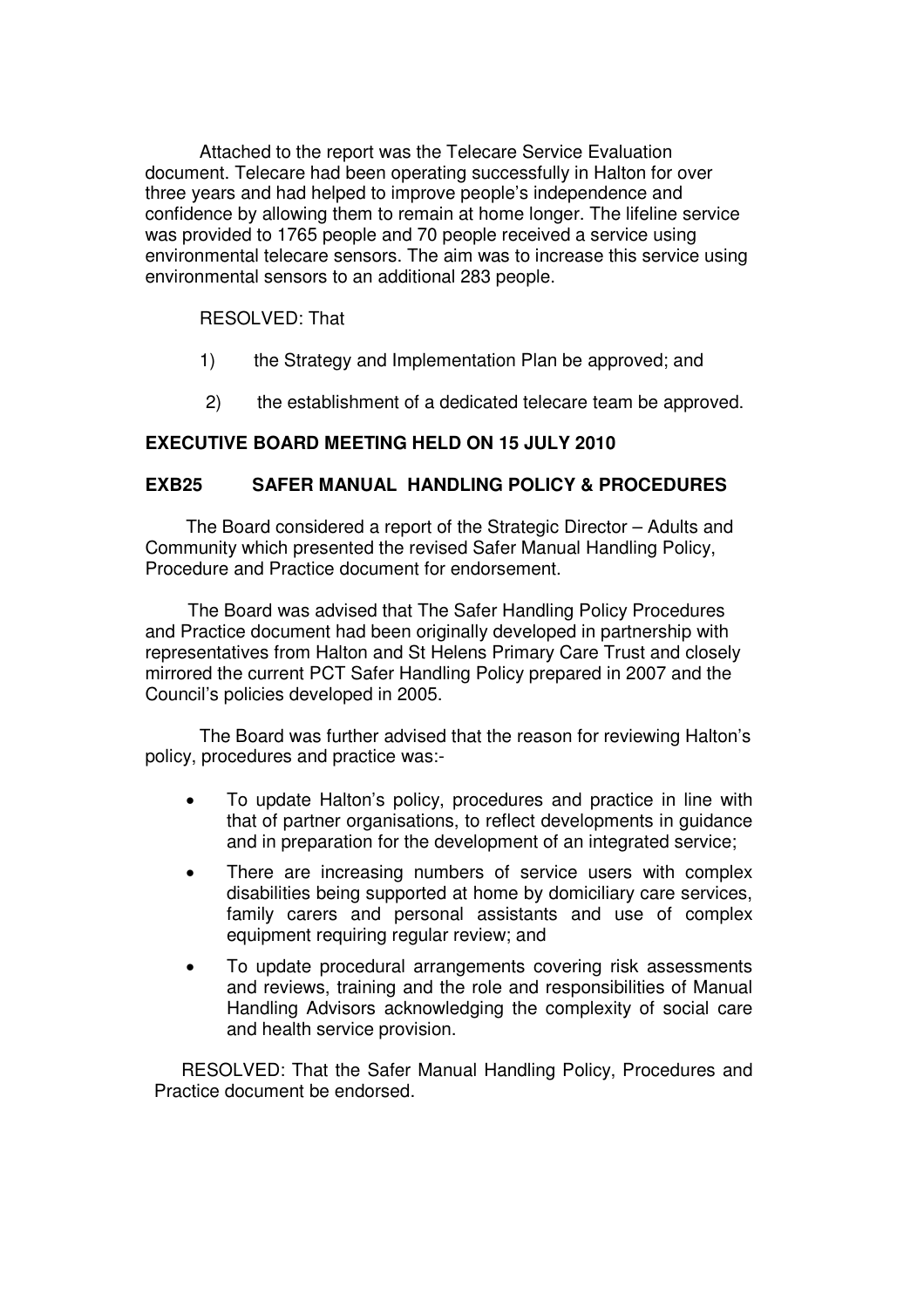# **EXB26 FAIR ACCESS TO CARE SERVICES POLICY- KEY DECISION**

The Board considered a report of the Strategic Director – Adults and Community which presented the updated PACS Policy in light of the Department of Health's (DoH) guidance on eligibility entitled "Prioritising need in the context of 'Putting People First' – a whole system approach to eligibility for social care", published in March 2010.

The Board was advised that the revised guidance reflected the current responsibility held by local authorities for identifying local priorities and allocating their own resources accordingly. In doing so, it ensured that those individuals who did not meet the eligibility threshold were adequately signposted to alternative sources of support such as: luncheon clubs, befriending, volunteering etc. Such universal services improved outcomes for the wider population and could help some individuals avoid or delay having to rely on health or social care services for support. If councils based their approach to needs on achieving outcomes rather than providing specific services, then people with similar needs within the same local authority area should expect to receive a similar quality of outcome.

The Board was further advised that this approach required councils to prioritise their support to individuals in a hierarchical way. Those whose needs had immediate and longer term critical consequences for their independence and safety should be supported ahead of those with needs that had substantial consequences and so on. In addition, the policy sets out how decisions would be made in Halton about 'what sorts of people with what kinds of needs qualify for what types of services.' Since the publication of the new national guidance, paragraphs 3.4 –3.5 summarised the main aspects of FACS that were the same, those that have changed and those that were either new or enhanced as a result of policy wider developments.

REASON FOR THE DECISION

To update the Fair Access to Care Services Policy following the Department of Health's guidance "Putting People First – a whole system approach to eligibility for social care" (March 2010).

#### ALTERNATIVE OPTIONS CONSIDERED AND REJECTED

The revised guidance from the Department of Health reflects the current responsibility held by local authorities for identifying local priorities and allocating their own resources accordingly.

Halton's Fair Access to Care Services Policy needs to be updated in order to uphold its responsibility and ensure that those individuals who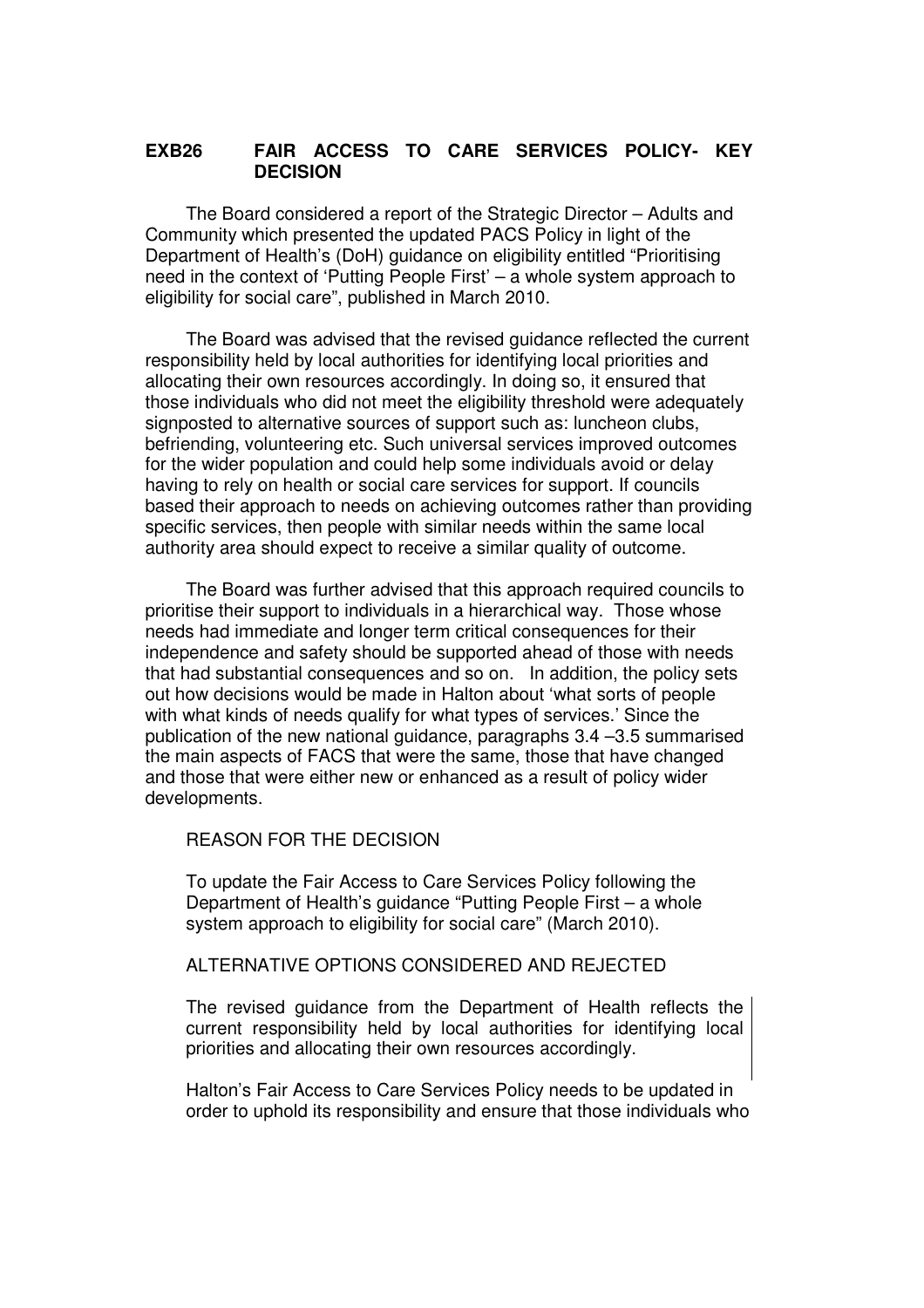do not meet the eligibility threshold are adequately signposted to alternative sources.

IMPLEMENTATION DATE

July 2010.

RESOLVED: That the enhanced Fair Access to Care Services Policy to comply with the March 2010 Department of Health Guidance "Putting People First" be approved.

### **EXB27 ADULTS & COMMUNITY CAPITAL PROGRAMME OUTTURN**

The Board considered a report of the Strategic Director – Adults and Community which informed the Members of the 2009/10 capital programme outturn and the provisional capital programme for 2010/11.

The Board was advised that the 2009/10 underspend mainly related to two areas:-

- Developments at Runcorn Town Hall Park, original delays in the scheme identified in the year had caused succession projects for the Skate Park and Multi Use Games Area to also be delayed; and
- Within Housing Strategy, Renovation/Home Repairs had received approximately £70k income for repayment of works already completed due to houses being sold. RSL adaptations budget was fully committed but due to contractors being delayed, consultation with clients and the backlog of adaptations being prioritised the budget had not been fully spent in 2009/10 but the expenditure would be realised in the first half of 2010/11.

The Board was further advised that for Housing schemes provisional carry forward figures for 2011/12 had been included in the event that underspends could again occur. Demand on some schemes may not reach target budgets and other schemes experience time lags that cross over financial years. Therefore predicted amounts were in line with similar underspends for 2009/10.

RESOLVED: That

(1) The final 2009/10 outturn figures be noted; and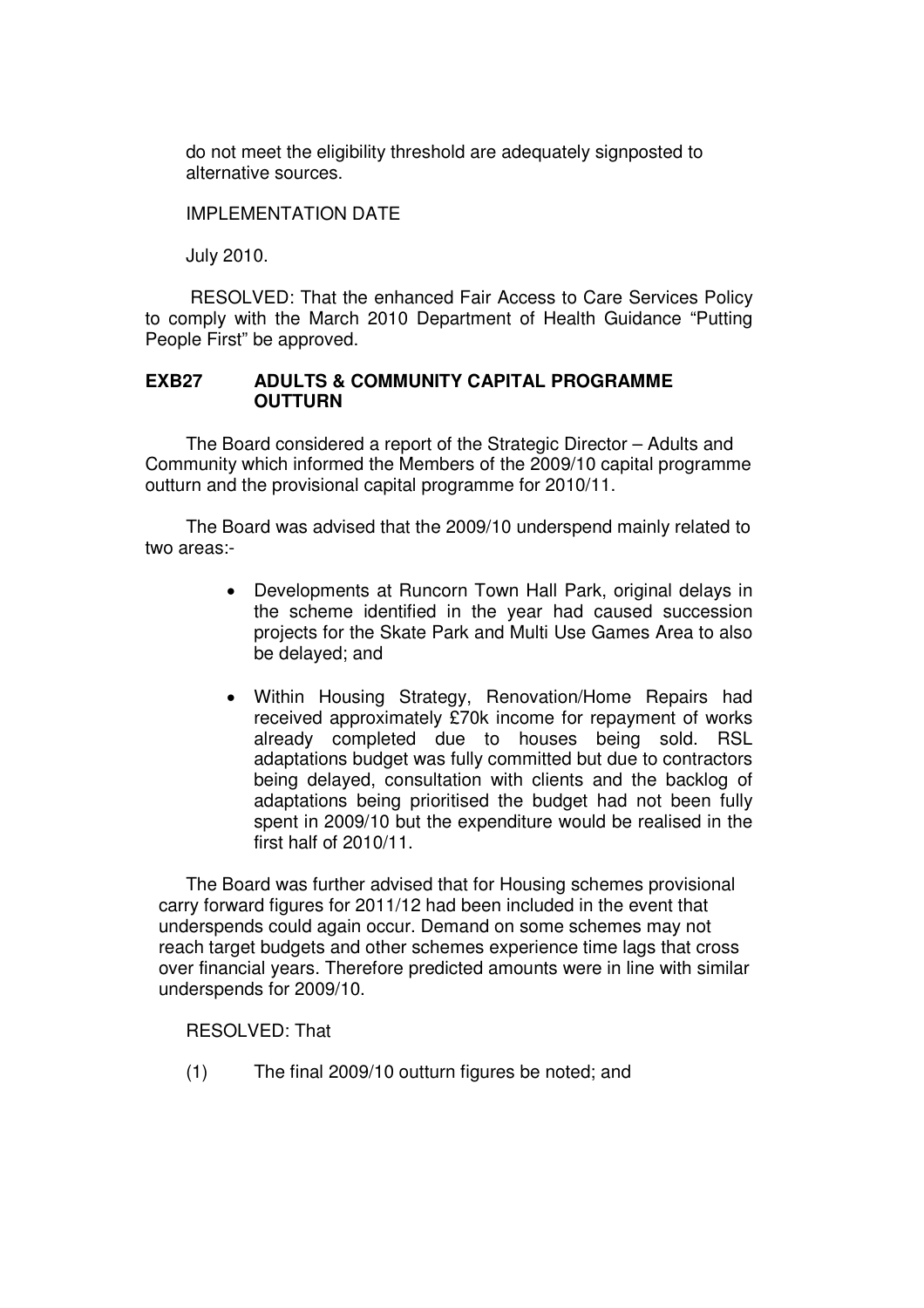(2) the Board recommend that the Council approve the capital project for 2010/11 as set out in Appendix 1 to the report.

## **EXECUTIVE BOARD SUB COMMITTEE MEETING HELD ON 1 APRIL 2010**

## **ES81 PRELIMINARY ESTIMATES ON A FRAMEWORK FOR THE PROVISION OF PERSONAL & HOUSING RELATED SUPPORT FOR ADULTS WITH A LEARNING DISABILITY**

The Board considered a report of the Strategic Director, Adult and Community which gave details of proposals to establish a framework contract for the provision of personal care and housing related support for adults with a learning disability or mental health needs.

The Board was advised that the Framework would enable a greater dialogue between commissioners and providers about how best to develop the right services for individuals, prior to purchasing social care and support for individuals or groups of individuals.

#### RESOLVED: That

- (1) the report be approved and the Strategic Director of Adult and Community undertake a tender exercise inviting providers of housing and personal care services for adults with learning disabilities or mental health needs to apply for inclusion on a framework agreement; and
- (2) following completion of the Framework tender a further report be presented to the Board to give an update on the outcome of the tender and outline the programme for re-tendering current services.

#### **ES82 REVIEW OF THE FAIRER CHARGING FOR NON-RESIDENTIAL SERVICES POLICY 2010-11**

The Board considered a report of the Strategic Director, Adult and Community which outlined the revised Fairer Charging for Non-Residential Services Policy for 2010-11.

The Board was advised that there were two major amendments to the policy. The first was the weekly disregard figure, currently set at Income Support plus Severe Disability Premium (SDP) for all service users, irrespective of whether they received SDP or not. The Council were proposing to change the weekly disregard figure to Income Support plus 25%, in line with Department of Health Guidance.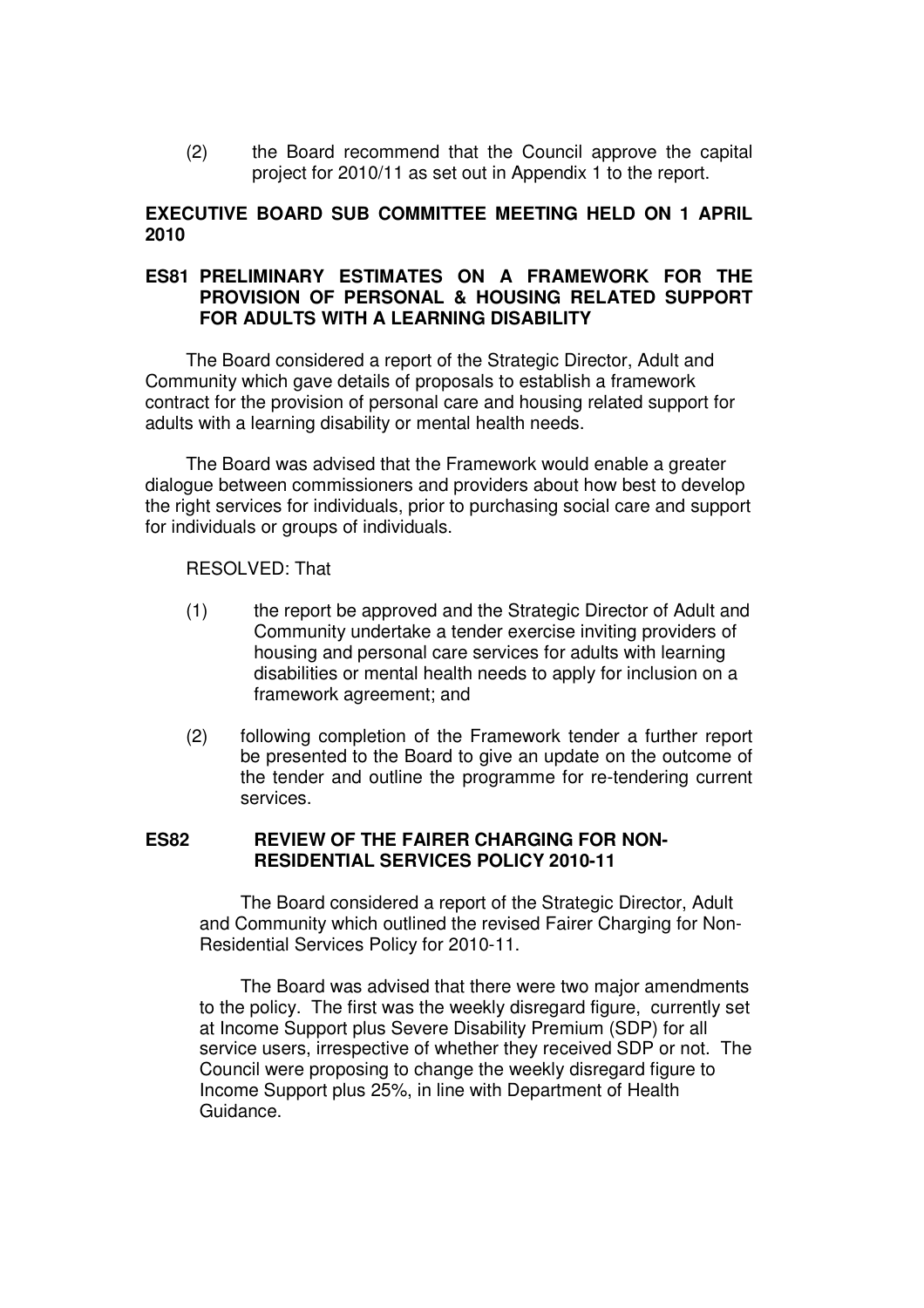The Board was further advised that the second amendment was to the percentage charge applied to the service user's disposable income. The term disposable income was the service user's total income less all applicable disregarded amounts. It was what the service user was deemed to have available for charges to be set against. Currently, Halton Borough Council's charge was set at 34% of this disposable income. From 26<sup>th</sup> April 2010 an increase to 50% and for further increases to 60% and 70% in April 2011 and April 2012 had been proposed.

#### RESOLVED: That

- (1) the contents of the report be noted;
- (2) the charges set out in paragraph 3.2 of the report be approved; and
- (3) the Fairer Charging for Non-Residential Services Policy 2010-11 be approved.

# **EXECUTIVE BOARD SUB COMMITTEE MEETING HELD ON 22 JULY 2010**

## **ES21 SEXUAL VIOLENCE SUPPORT SERVICES**

The Sub-Committee considered a report which sought approval to commit funding to a five year contract of Independent Sexual Violence Advisors (ISVAs) for the Cheshire Area Sexual Assault Referral Centre (SARC) to the value of £20,552 per year. Currently, Halton had one full time ISVA who provided support and advice to adults from the age of 16, including one to one counselling sessions, support through the court process or reporting to the Police, and acute case support. Previously, Halton had been able to maintain this service for £20,000 as the provider had secured match funding from other sources to maintain a full time position which equated to approximately £40,000. In the current economic climate this had proved more difficult and so Halton was facing the prospect of part-time provision of service against the full-time level of demand.

 In line with Central Government requirements, Cheshire had been developing a SARC to respond to victims of serious sexual offences. This SARC was designed to develop multi agency partnership working through high quality forensic examination and support services tabled to the needs of the victim. Cheshire SARC was based upon joint commissioning and officially commenced operation in April 2010.

 It was noted that through SARC Halton service users would continue to be offered ISVA services in the locality. In addition, the project offered